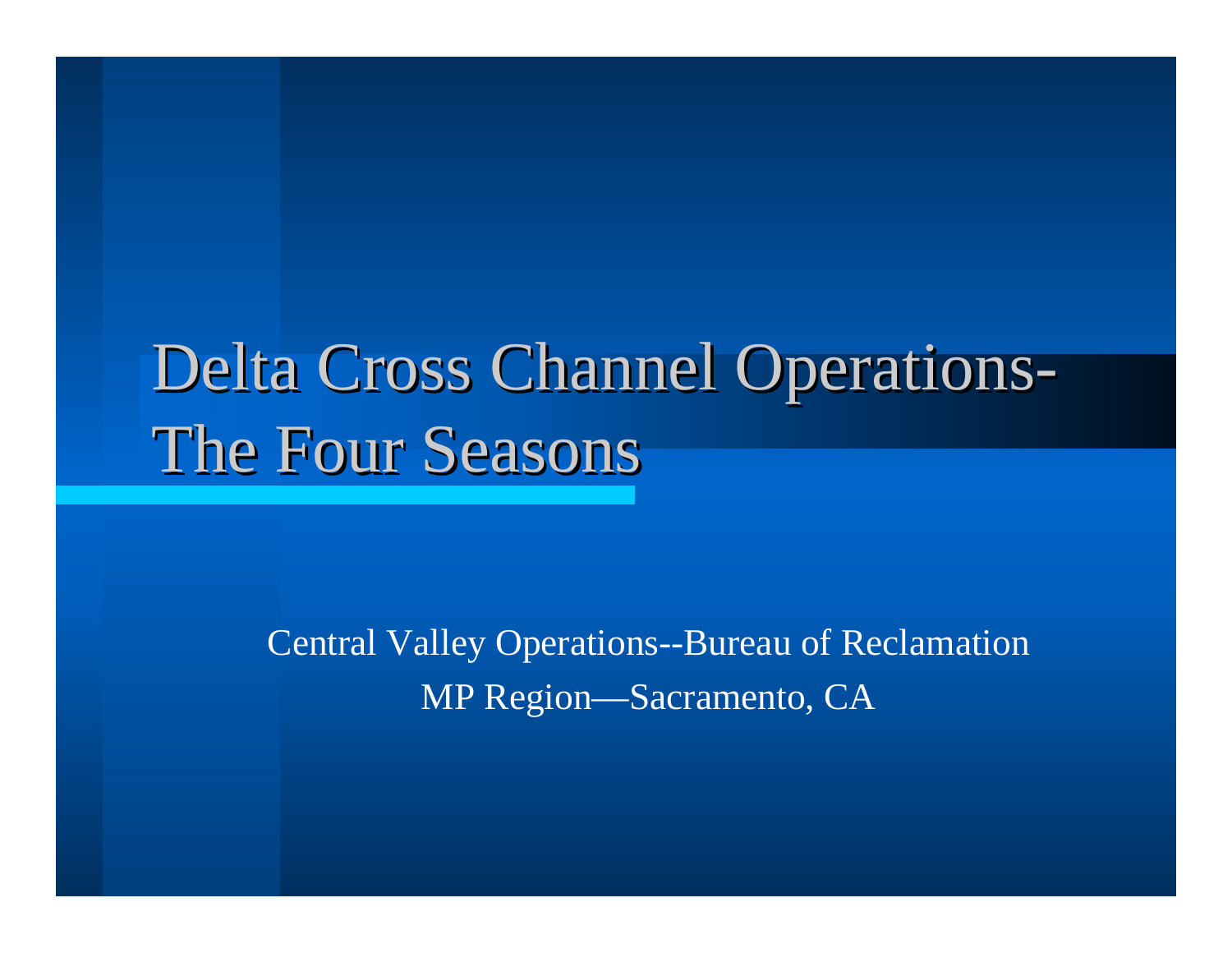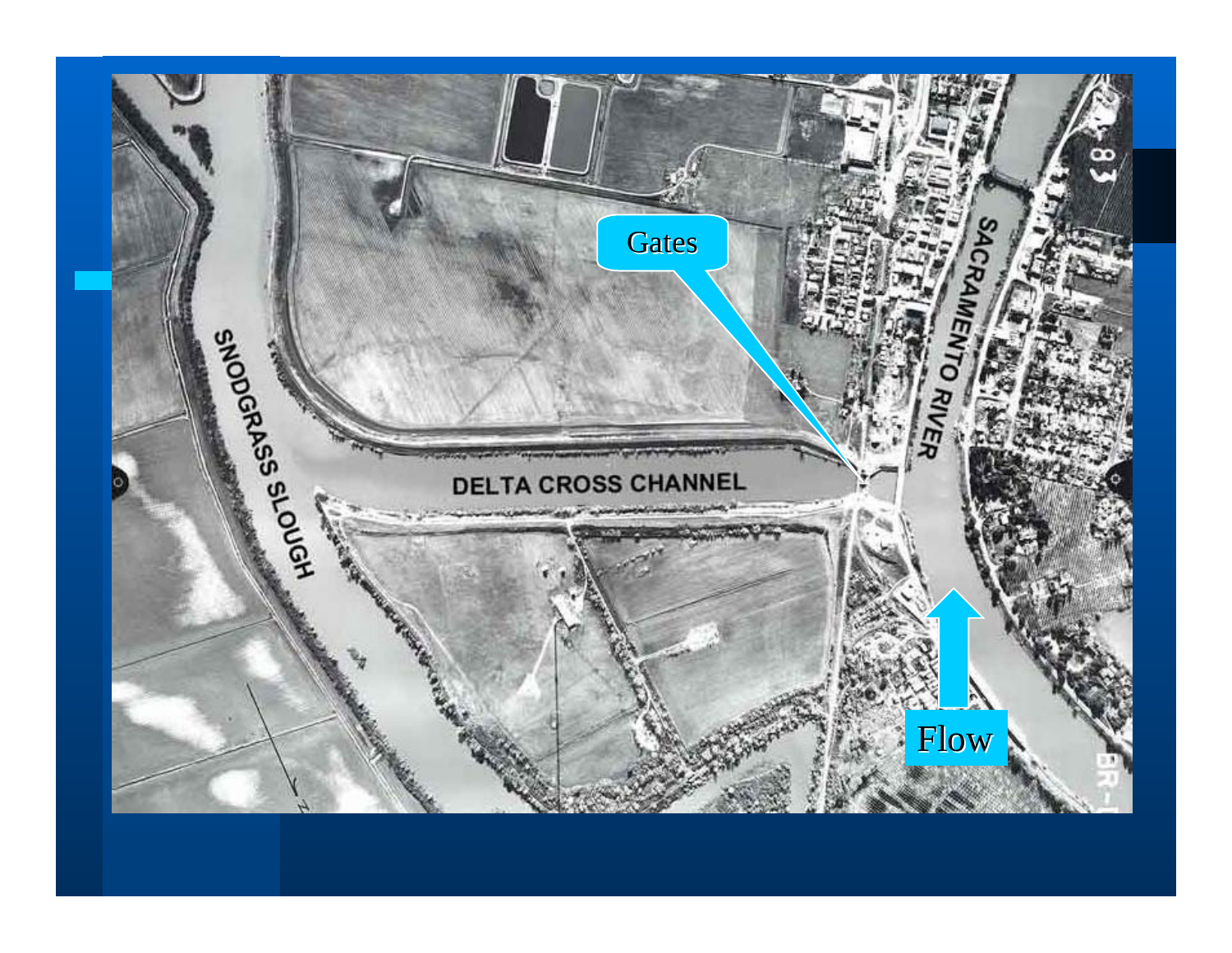#### **Delta Cross Channel**

| <b>Location</b>                           | From the Sacramento River near Walnut Grove,<br><b>California to Snodgrass Slough</b><br>$\blacksquare$ |
|-------------------------------------------|---------------------------------------------------------------------------------------------------------|
| <b>Construction period</b>                | 1950-1951                                                                                               |
| Length                                    | $1.2 \text{ mi}$                                                                                        |
| <b>Capacity</b>                           | 3,500 cfs                                                                                               |
| <b>Typical section - initial</b><br>reach |                                                                                                         |
| <b>Bottom width</b>                       | <b>210 ft</b>                                                                                           |
| <b>Side slopes</b>                        | 3:1                                                                                                     |
| <b>Water depth</b>                        | $26$ ft                                                                                                 |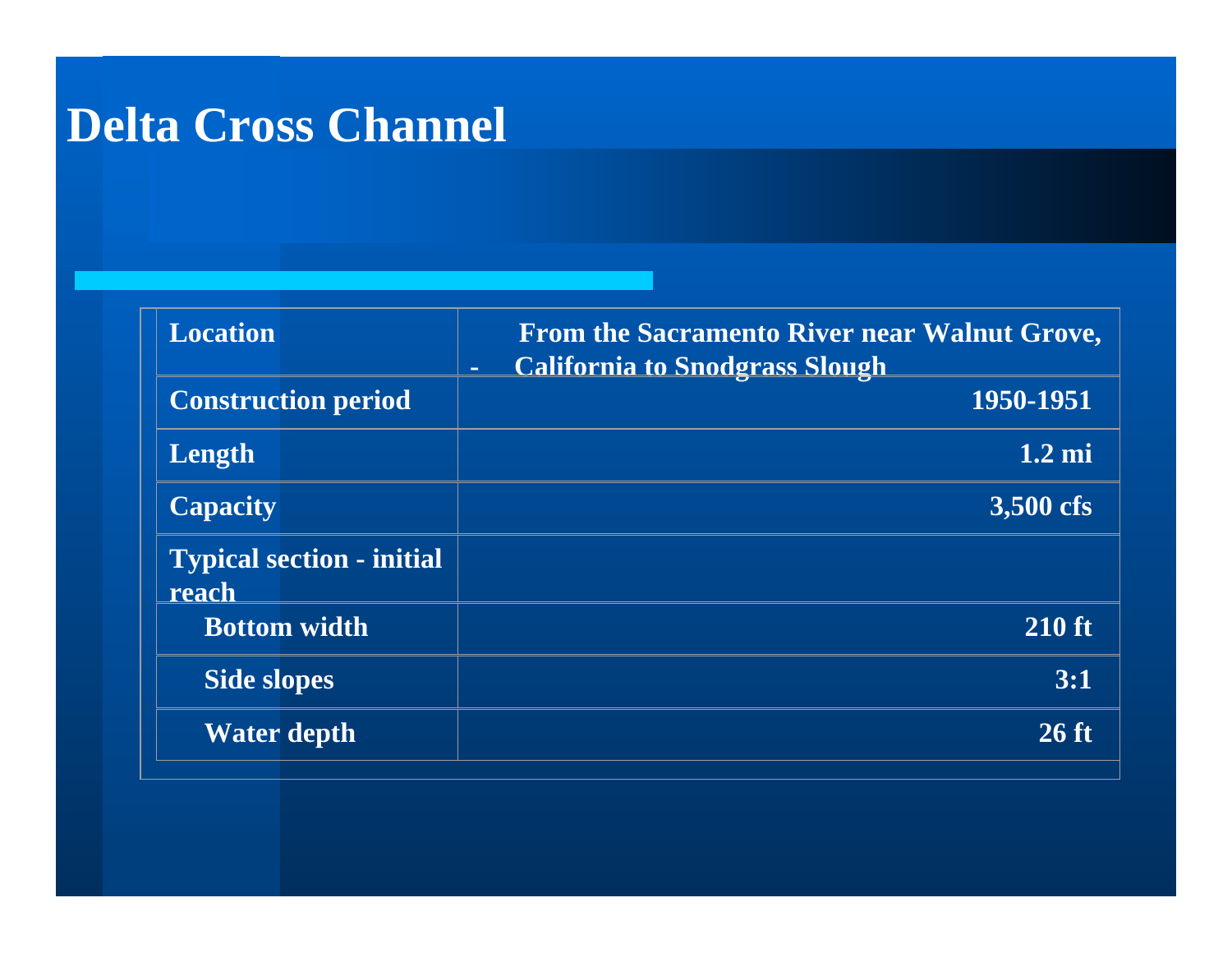## History of DCC

- **Early Alternatives to DCC were "Peripheral Canal"- like variants** z **Location and Sizing Alternatives studied using Electrical Analog Computers (1940's)**
- z **60'x30' Radial Gates are Reclamation's Largest**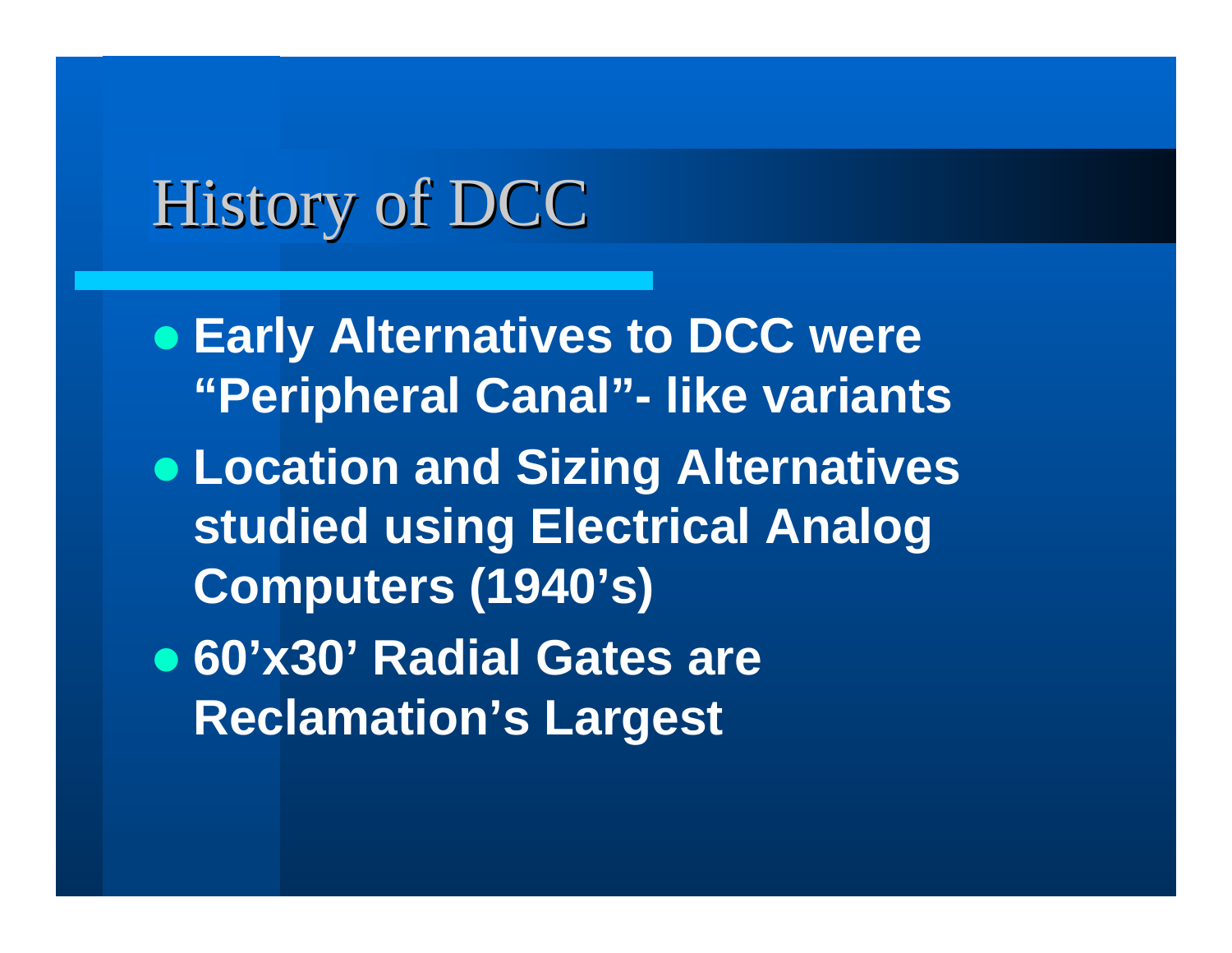Evolution of DCC Operations Evolution of DCC Operations Guidelines

- z **USBR SOP (1968)**
- z **D-1485 (1978)**
- z **NOAA Fisheries Biological Opinion 1992, 1993**
- z **Bay Delta WQCP (1995)**
- z **D-1641 (1999)**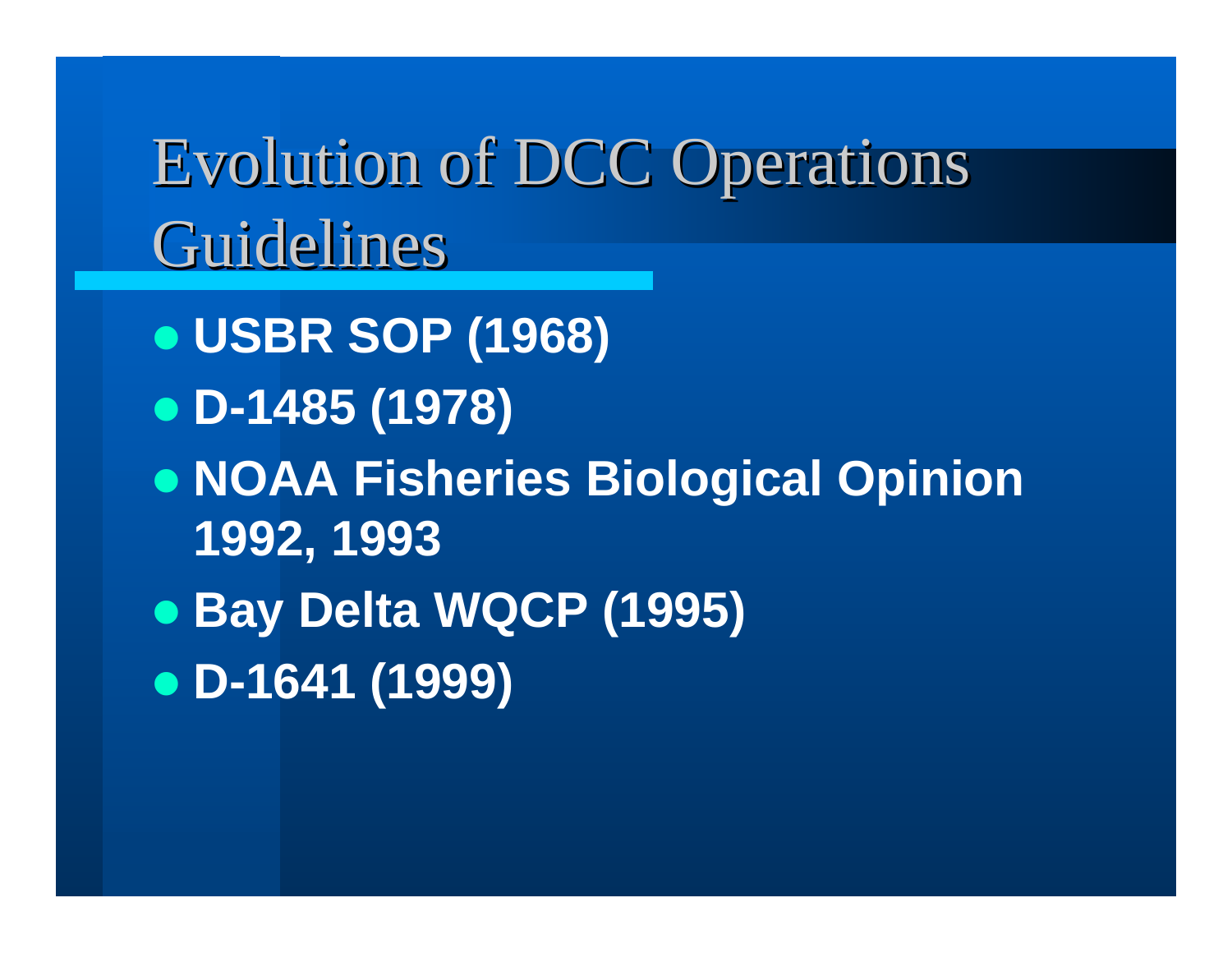## Reclamation SOP for DCC

- **Operations Instruction by Reclamation CVO**
- **Gates O&M by San Luis Delta Mendota Water Authority (SLDMWA)**
- **Two Gates normally operated together**
- z **Close Gates if Sac River > 20-25 kcfs (flood/facility scour)**
- z **Fully Open Gates to Elev +15' (above bottom elev of RR bridge**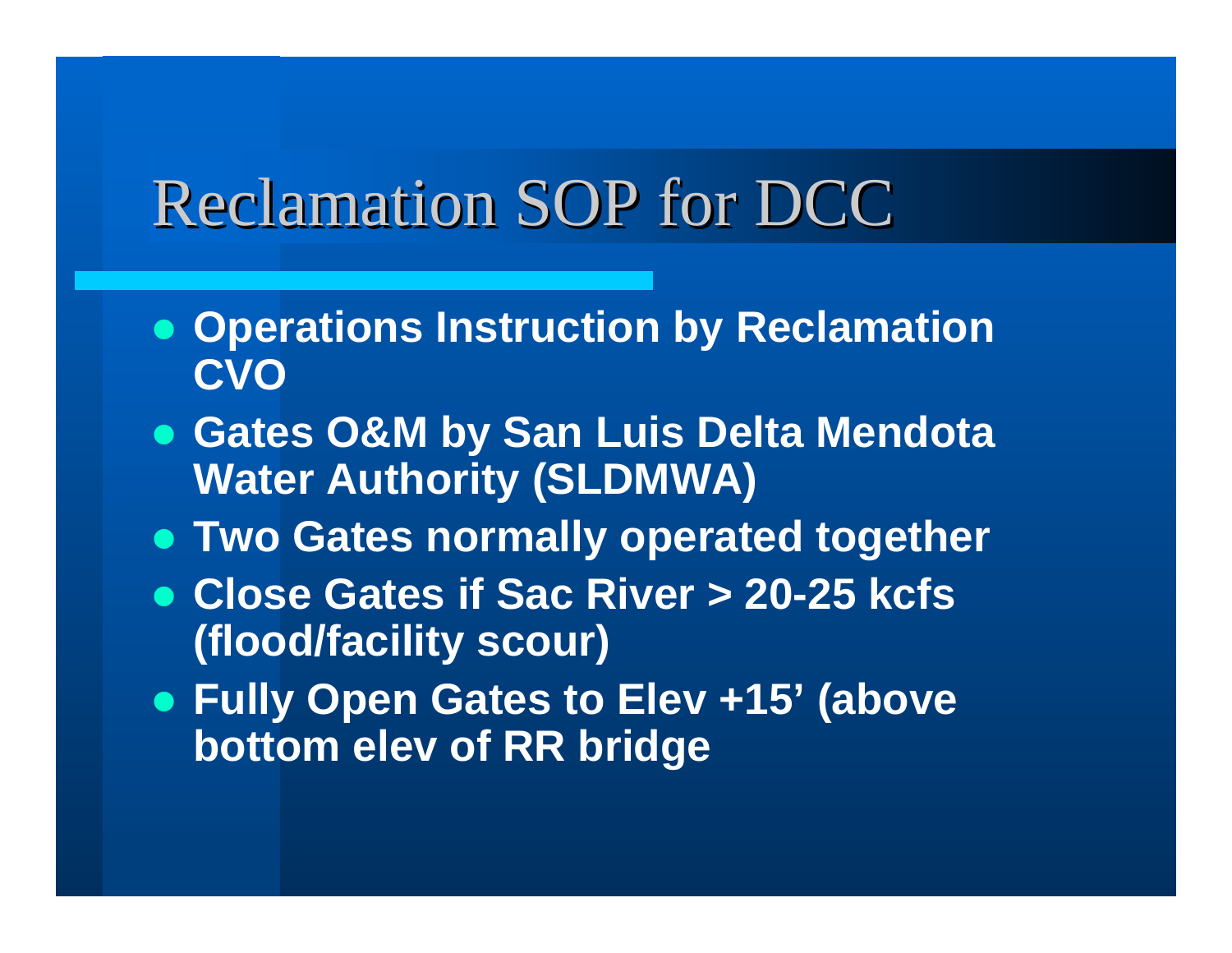### Reasons for Closures of DCC

- z **Flood Control/Facility Scour (Sustained >20-25 kcfs in Sac. R.)**
- z **Salinity Control per WQCP– Western Delta Ag. Sac. R. at Emmaton.**
- **Fish Protection per Delta WQCP**
- **Sac. R. flow at Rio Vista WQCP**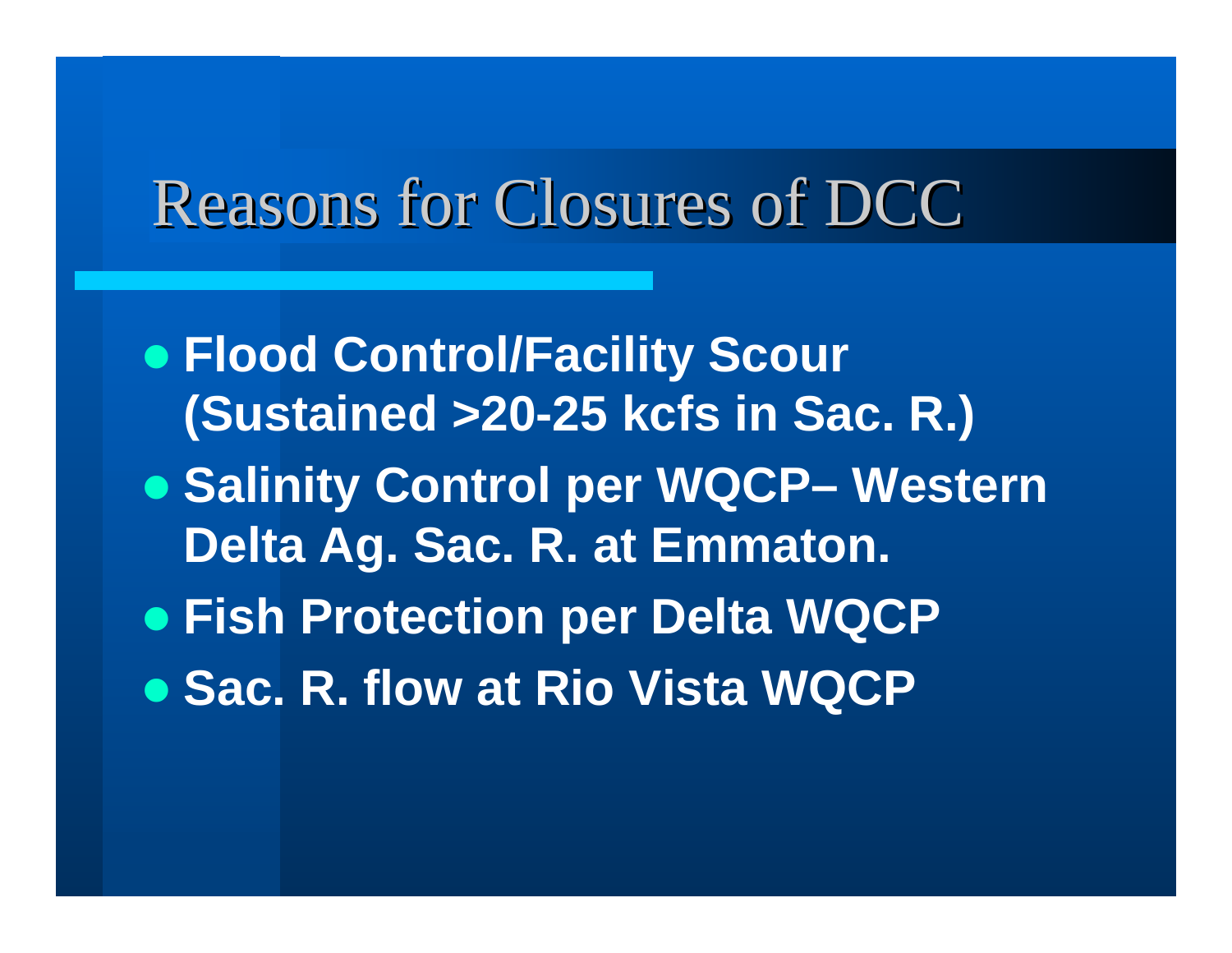## Reasons for Opening the DCC

- **Short-cut for Fresh Water Flow to Interior/Southern Delta for Export**
- **Interior Delta Salinity management for Export Water Supply.**
- z **Salinity Control per WQCP - M&I Chlorides and Western Delta Ag. San Joaquin R. at Jersey Point.**
- **Recreational Boating Use**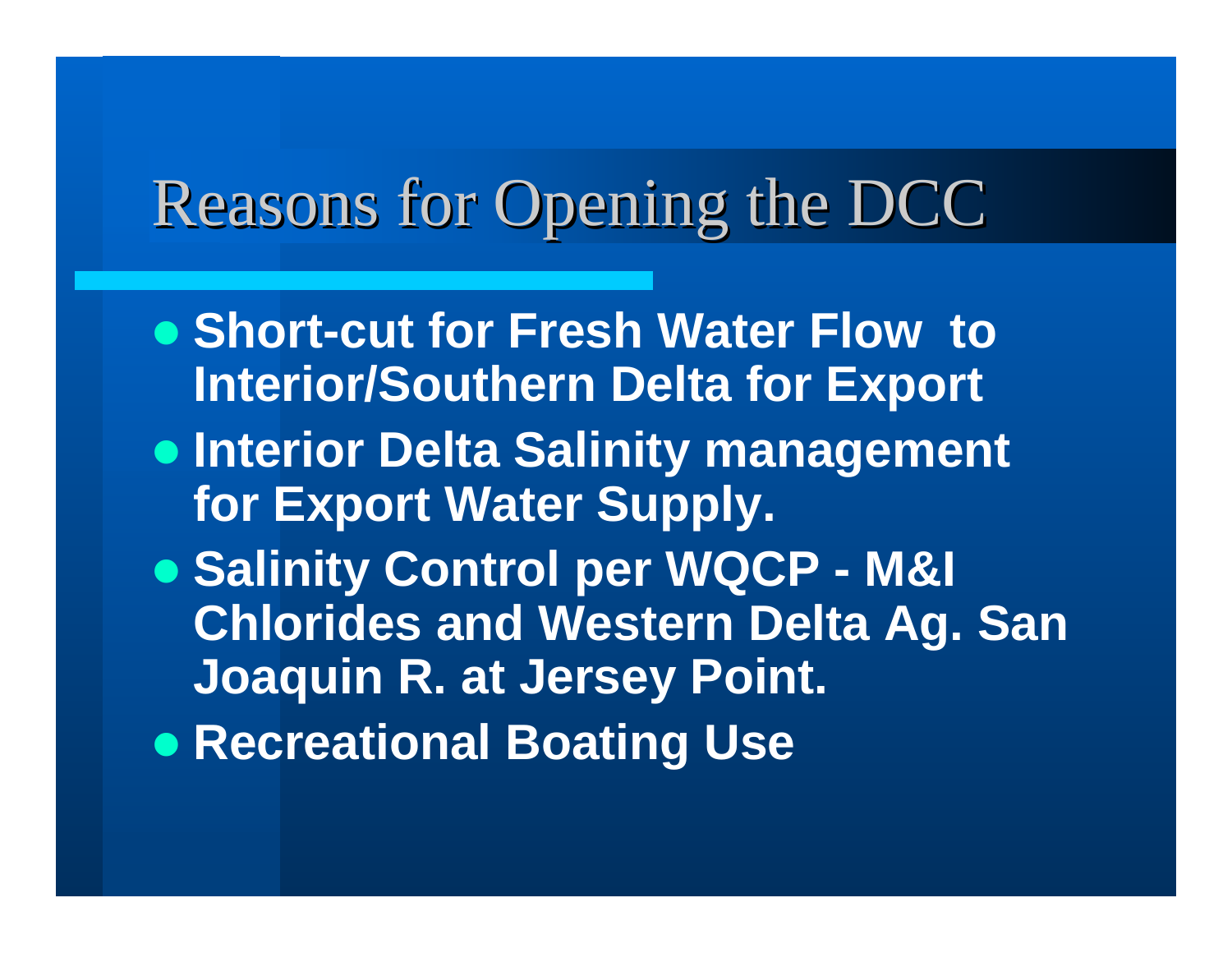## Four Seasons of DCC Operation

z **November 1- January 31** z **February 1- May 20** z **May 21 – June 15** z **June 16 – October 31**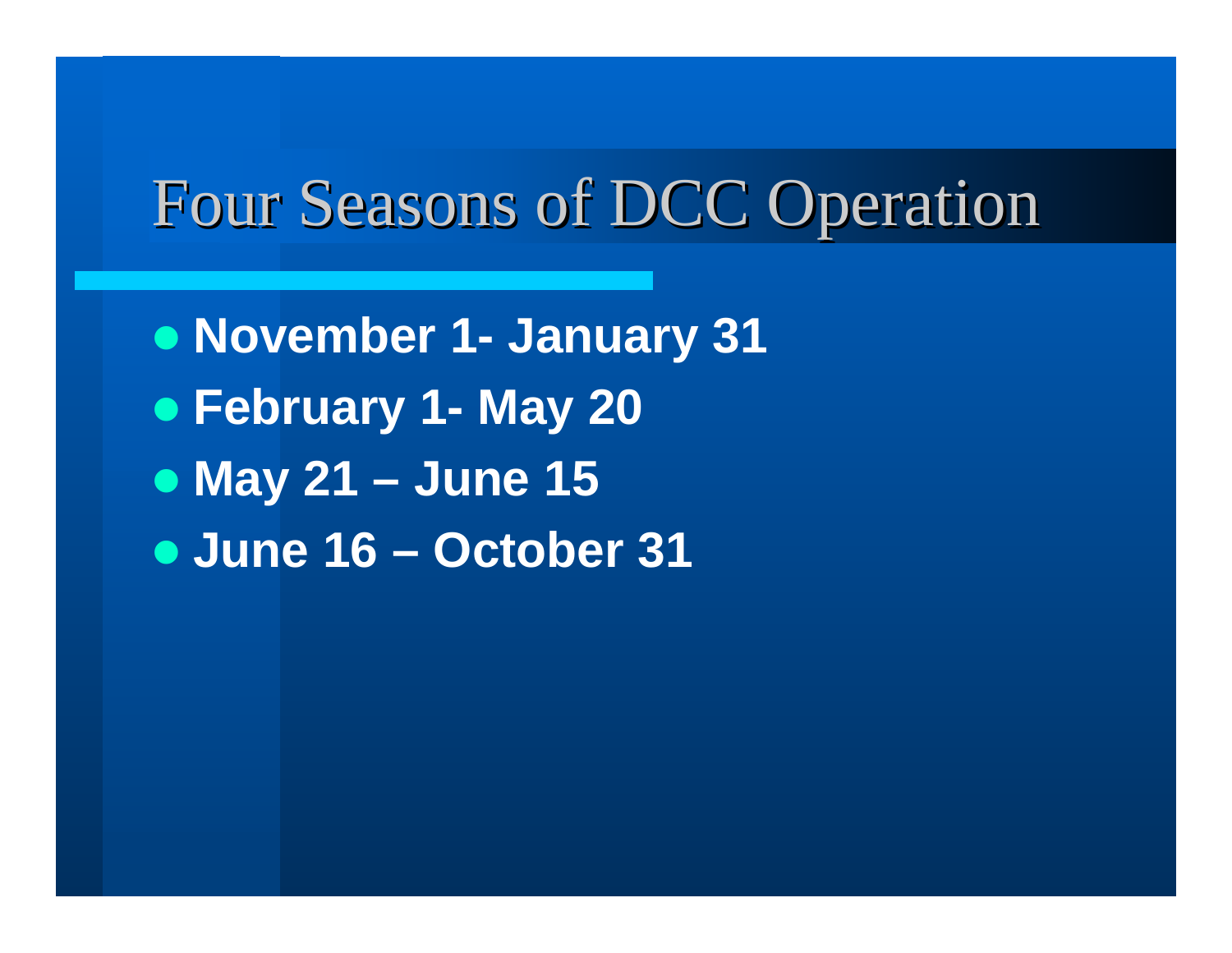## Days of DCC Closure

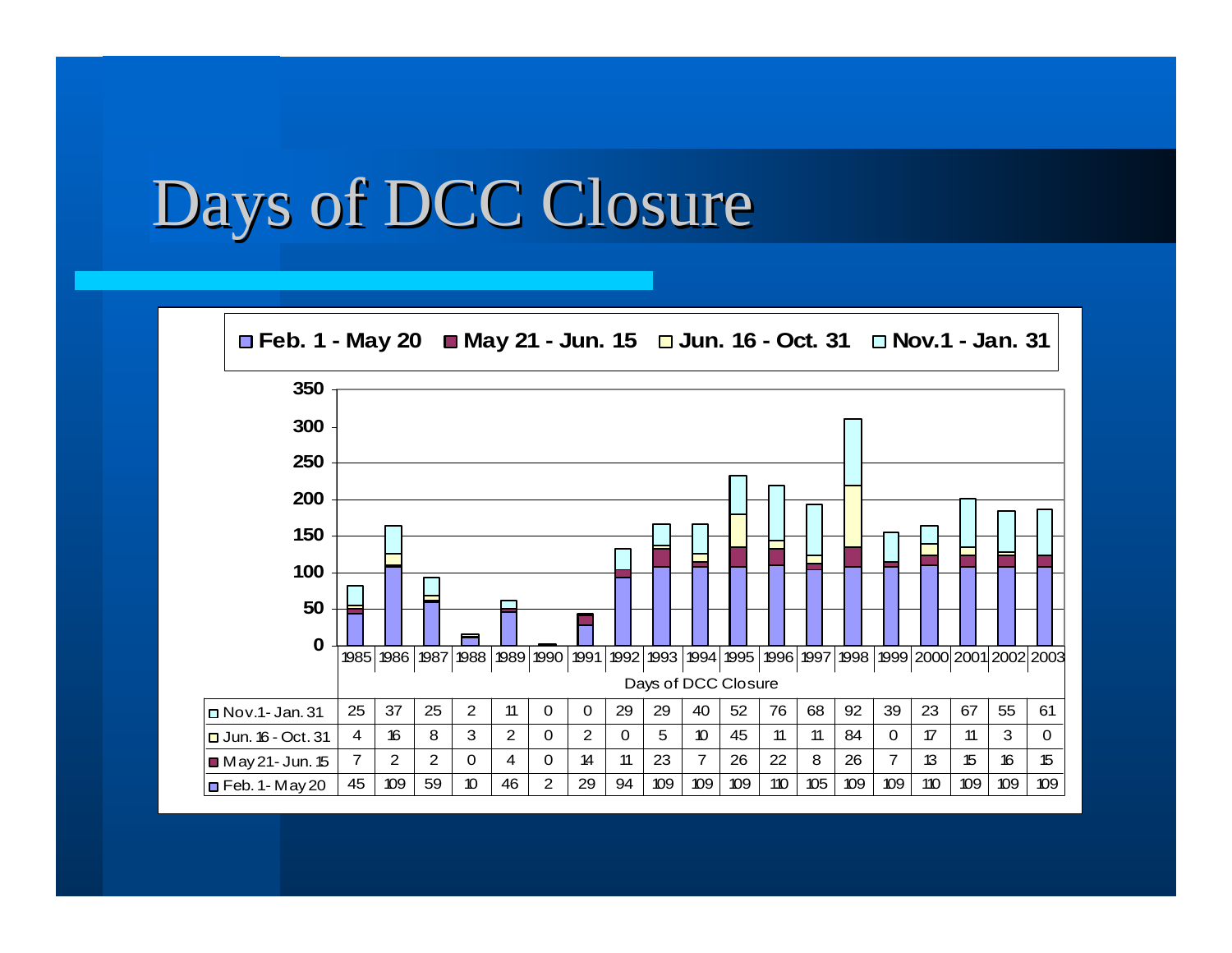## February  $1 -$ May 20

**• Gates closed for protection of Sac. River salmon during this 109 day period**

z **Closure period includes Feb. 1 – Apr. 30 mandated closure per NOAA Fisheries Winter Run Biological Opinion.**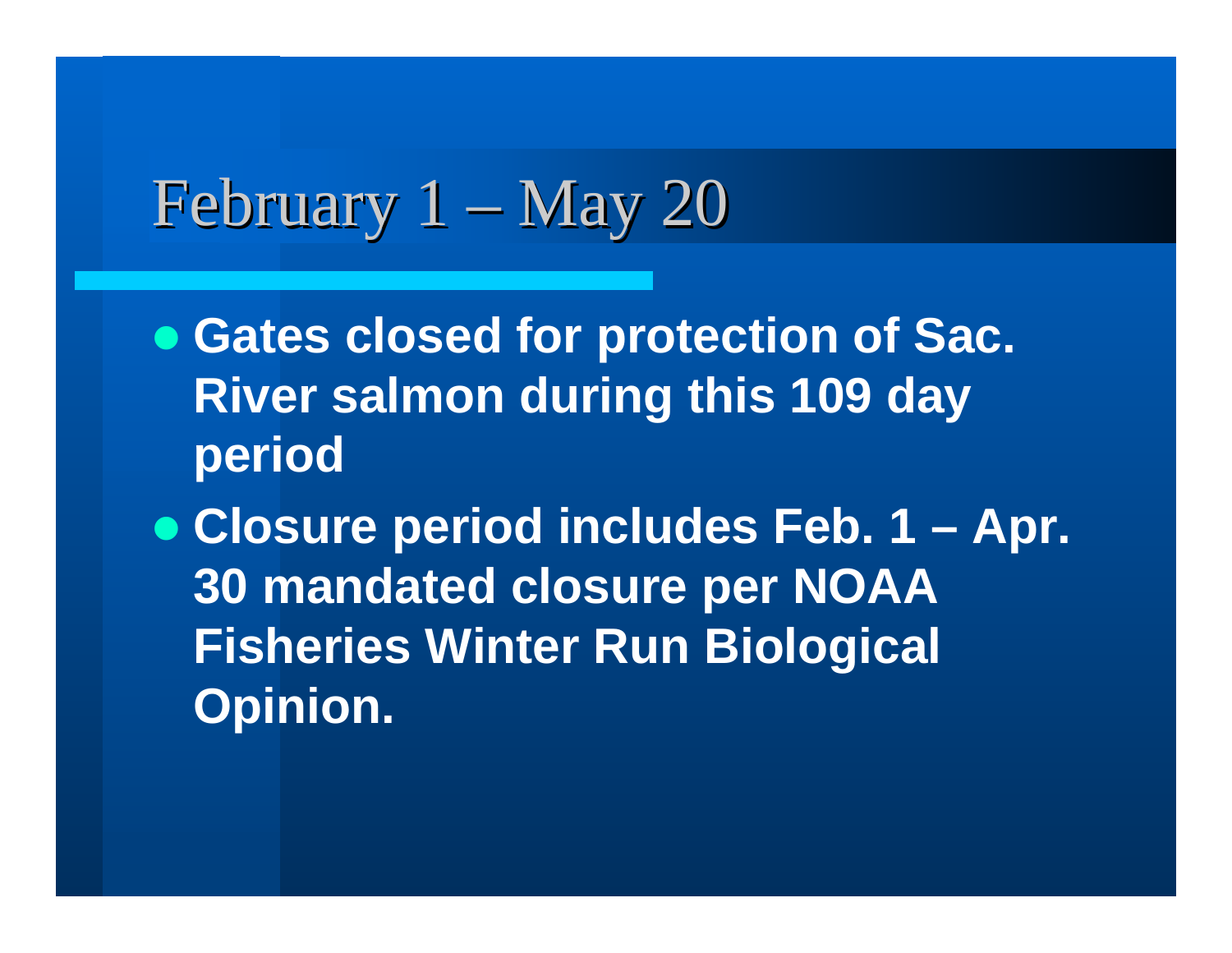## May 21- June 15

- **Gates to be closed for 14 of these 26 days. Reclamation decides timing after consultation in CALFED Ops (DAT/WOMT information/decision process).**
- **Generally, gates are time managed to be opened for Memorial Day Weekend.**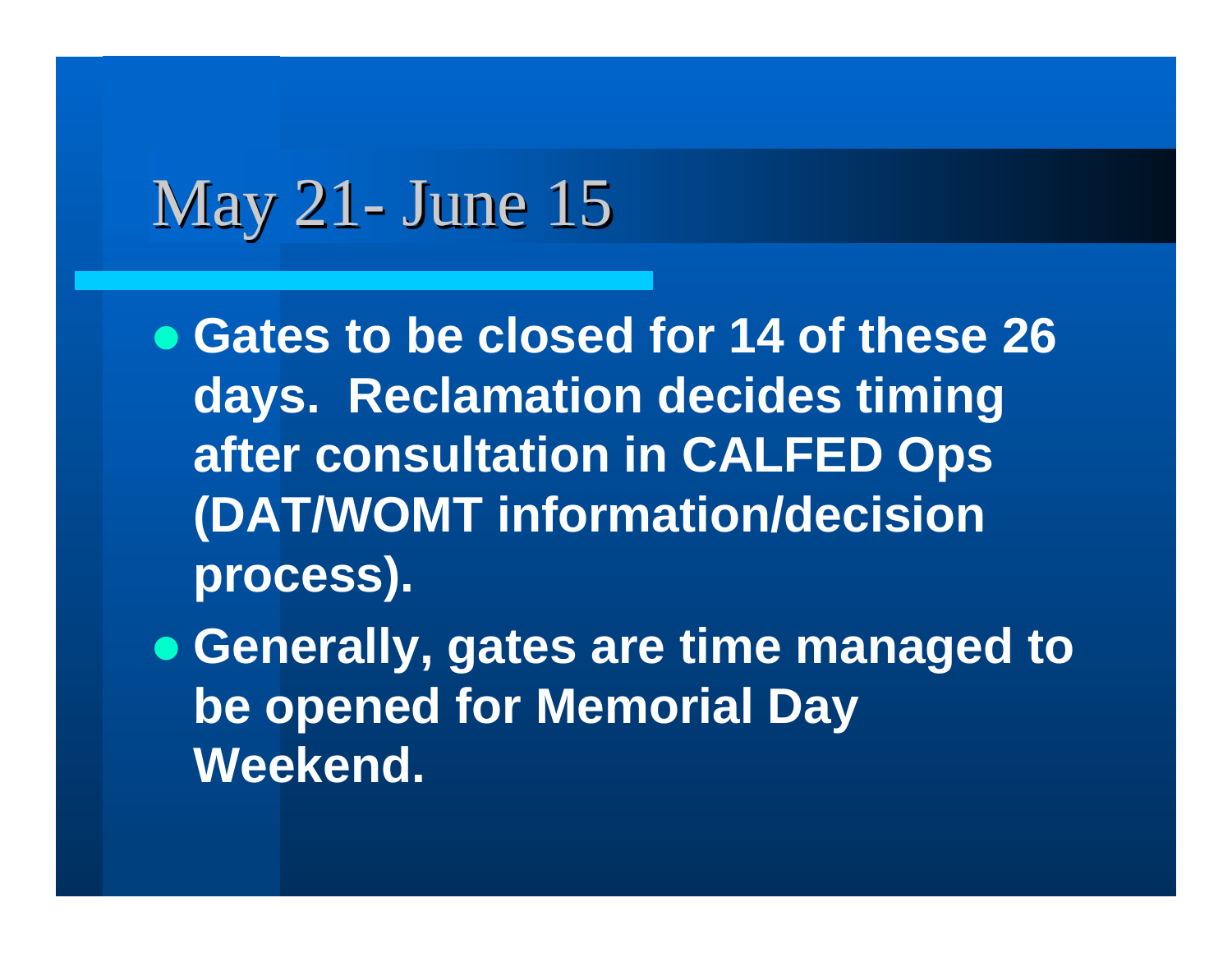#### June  $16 -$ October 31

**• Gates will be default open during this 138 day period, unless closure required because of high river flows, or WQCP standards for Emmaton salinity, or Rio Vista min. flow.**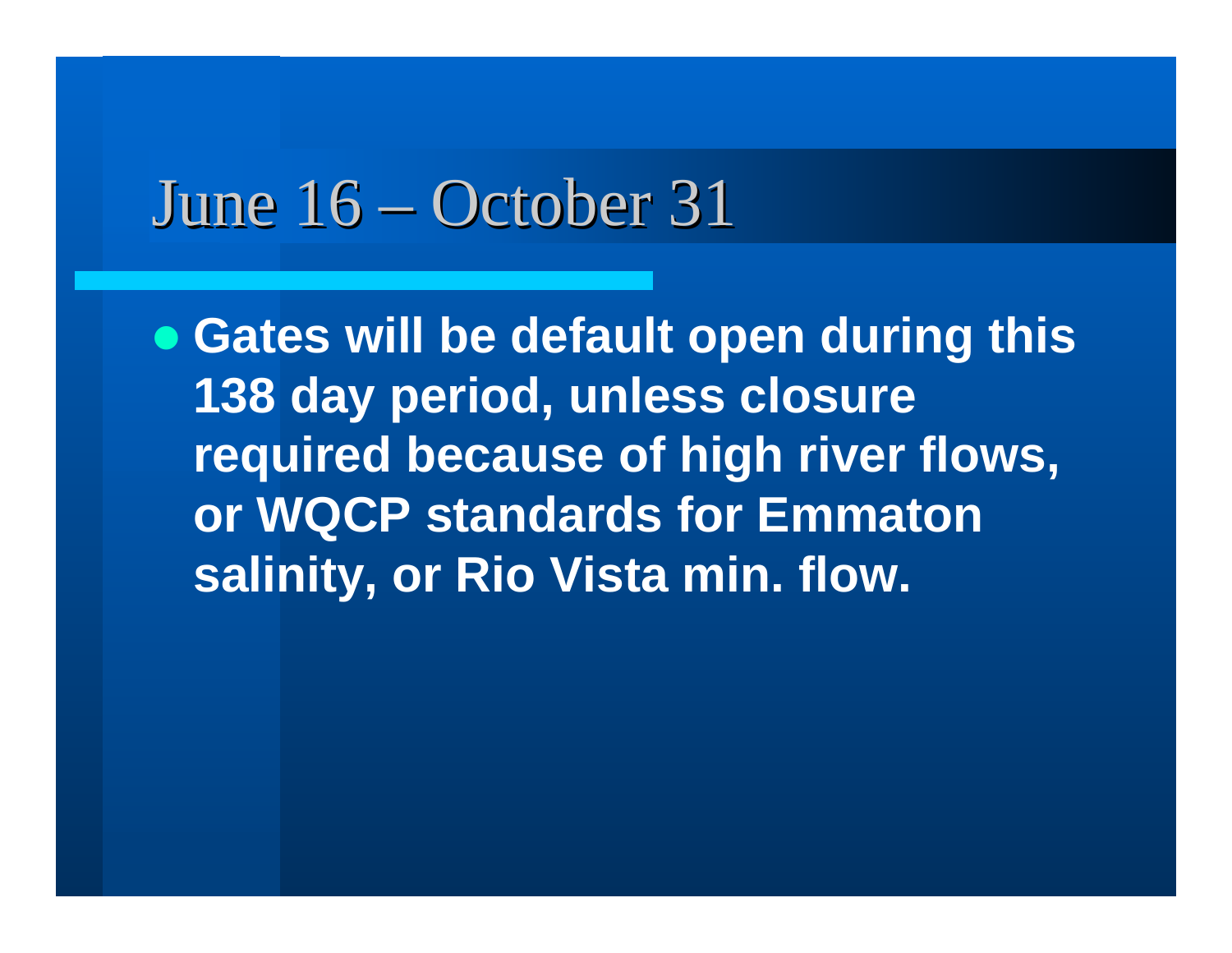## November 1- January 31

**• Gates may be closed up to 45 days to protect out-migrant fish, in response to Real-time Monitoring per terms of Salmon Protection Process and NOAA Fisheries Biological Opinion.** z **Use of DAT and WOMT information/decision process.**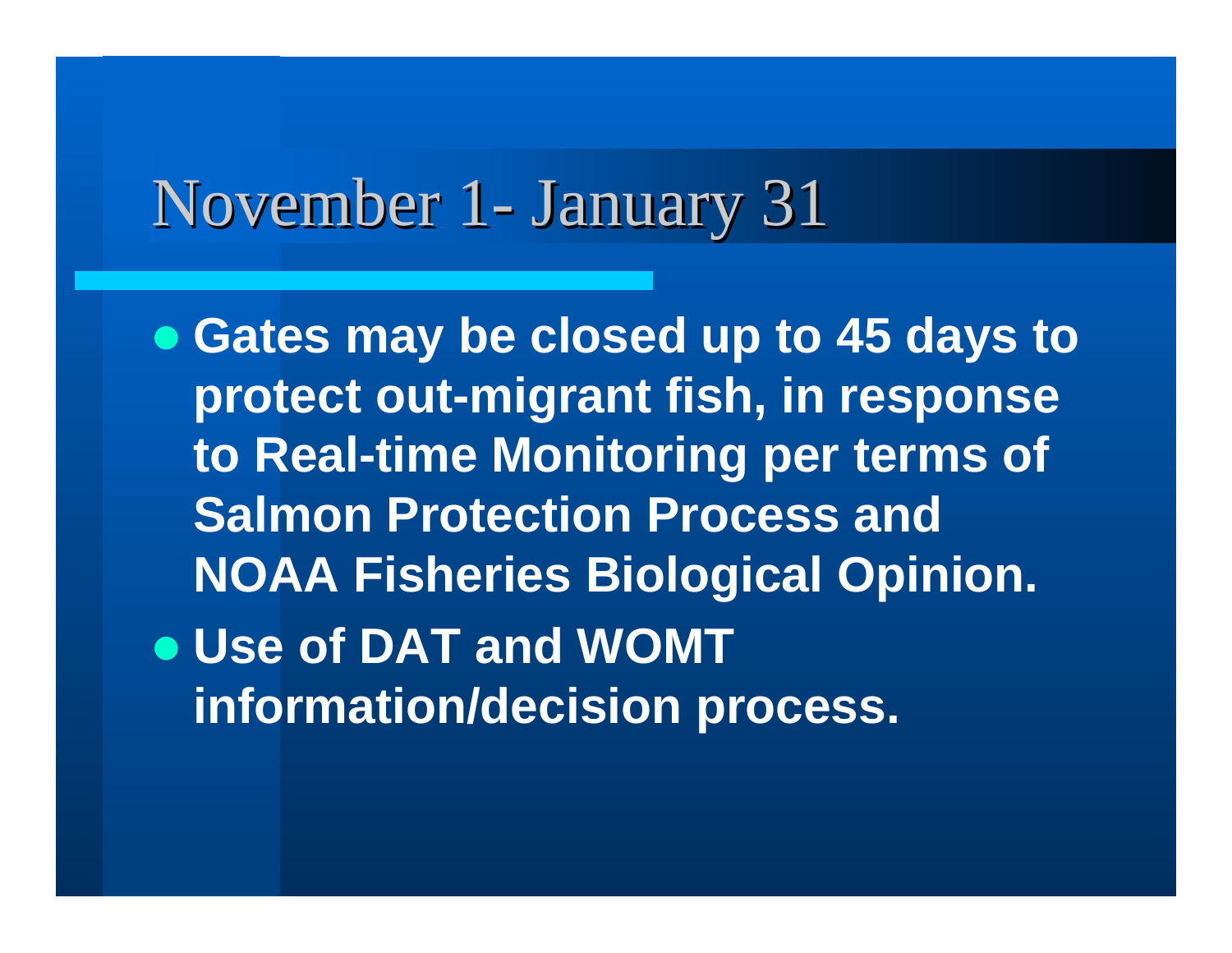# O&M Issues for Frequent DCC Changes

- z **DCC Gates are not automated nor remotely operated.**
- **1.5 hour drive to DCC from SLDMWA and general scheduling of Dispatch Operator**
- **Increased Frequency of Operations creates Greater Staffing and Long-term Maintenance Commitment**
- **Notification to Recreational Boating and Public Safety Interests**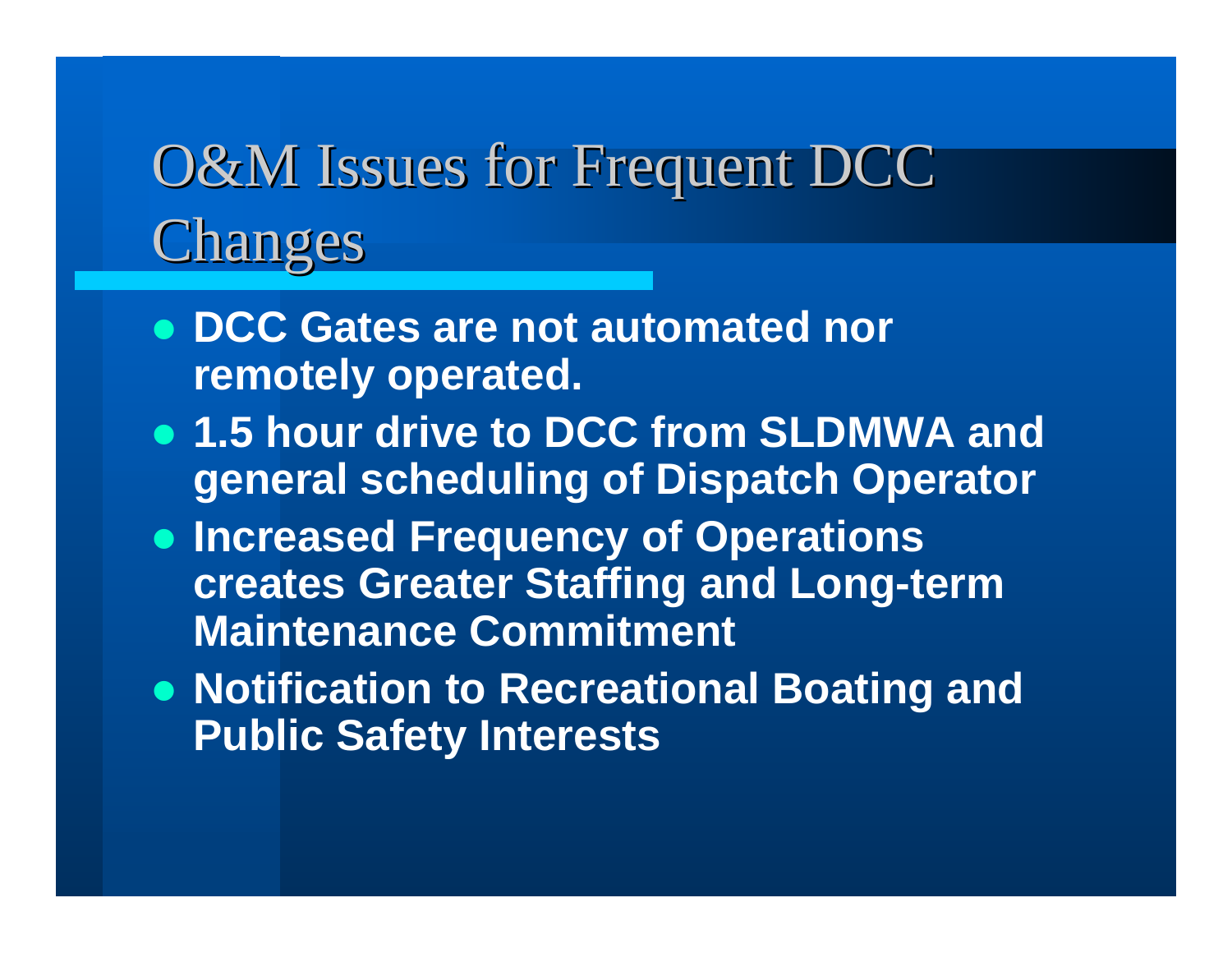#### O&M Issues – Oct. 2002 Gate Malfunction